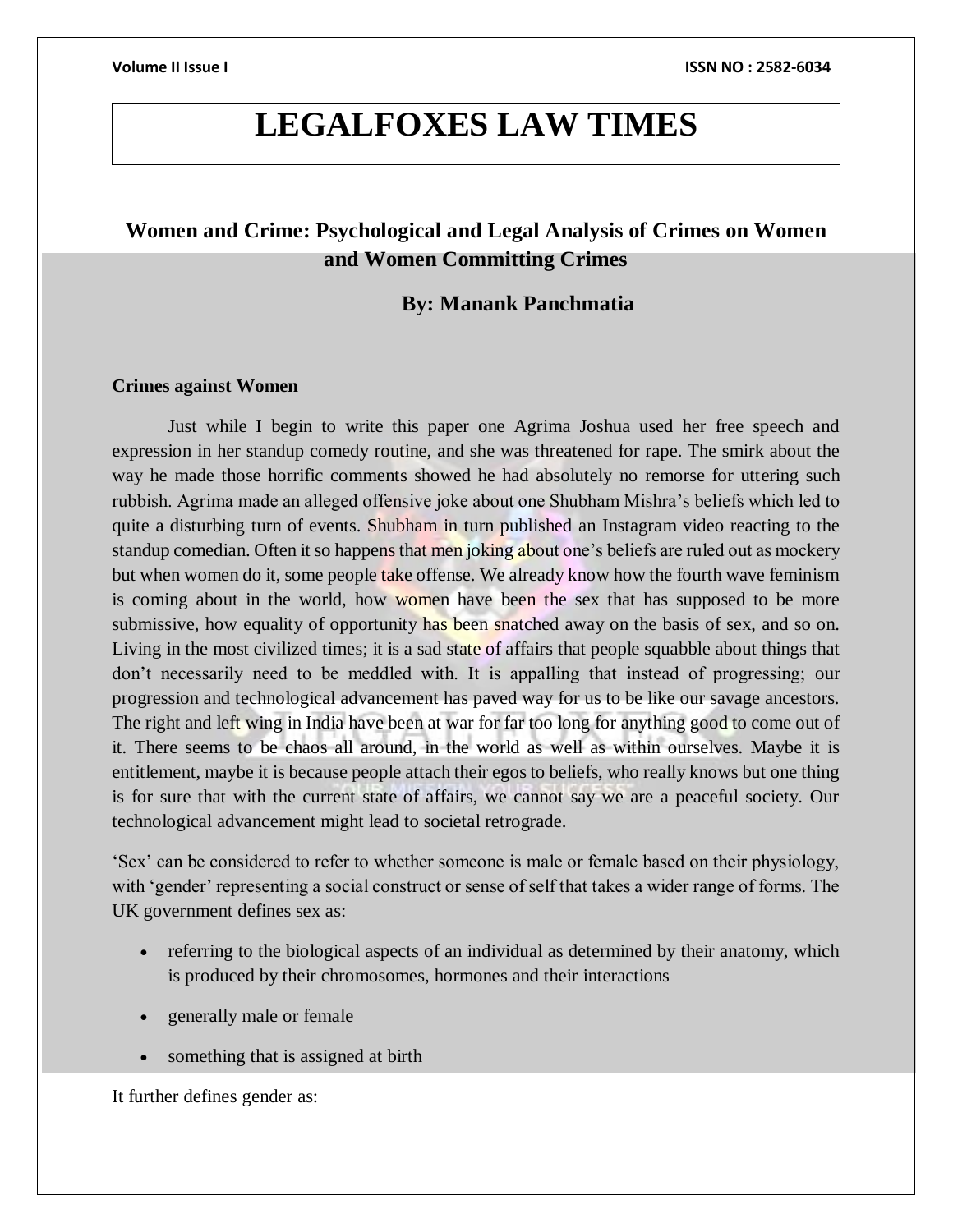- a social construction relating to behaviors and attributes based on labels of masculinity and femininity; gender identity is a personal, internal perception of oneself and so the gender category someone identifies with may not match the sex they were assigned at birth
- Where an individual may see themselves as a man, a woman, as having no gender, or as having a non-binary gender – where people identify as somewhere on a spectrum between man and woman.

I would be liberal and inclusive of the definition, when I talk about a female or a woman in this paper.

When a baby is born, they assign a sex to it on the birth certificate. Sometime it so happens that the person's assigned sex and gender do not match, and the person may be transgender. Some dictionaries and academic disciplines give them different definitions while others do not. Some languages, such as German or Finnish, have no separate words for sex and gender, and the distinction has to be made through context as well as pretext.

A report published by the National Crime Records Bureau compared the crime rates of 1953 and 2006. Murder has increased by 7.39% (from 9,803, a rate of 2.61 in 1953 to 32,481, a rate of 2.81/100,000 in 2006). Kidnapping has increased by 47.80% (from 5,261, a rate of 1.40/100,000 in 1953 to 23,991, a rate of 2.07/100,000 in 2006), but robbery has declined by 28.85% (from 8,407, rate of 2.24/100,000 in 1953 to 18,456, rate of 1.59/100,000 in 2006). In 2006, 5,102,460 cognizable crimes were committed including 1,878,293 Indian Penal Code crimes and 3,224,167 Special & Local Laws (SLL) crimes, with an increase of 1.5% over 2005 (50,26,337). IPC crime rate in 2006 was 167.7 compared to 165.3 in 2005 showing an increase of 1.5% in 2006 over 2005. SLL crime rate in 2006 was 287.9 compared to 290.5 in 2005 showing a decline of  $0.9\%$  in 2006 over  $2005<sup>1</sup>$ . What we can see here is, almost all crimes have been increasing recently. We live in the most civilized times where having a degree doesn't seem like a big deal yet the crime rates that are expected to plummet, are not. The irony is remarkable.

Crimes, be it of any nature, especially against women, have been rising in the past few decades. Half of all violent crimes against women are committed by someone they know, versus 38% of violent crimes against men. As for women, the familiar perpetrator is - more often than among men - their partner or ex-partner. The approachability factor weighs in since, it is possible to commit crimes on one who knows you well and would lower their guard around you. Combined with the fact that it is committed as an impulse, it makes sense that violent crimes are committed often by those whom the victim knew, well. For both male and female victims, the familiar perpetrator in most violent crime cases is a neighbor. The rates of violent crime victimization are

<sup>1</sup> [https://en.wikipedia.org/wiki/Crime\\_in\\_India](https://en.wikipedia.org/wiki/Crime_in_India)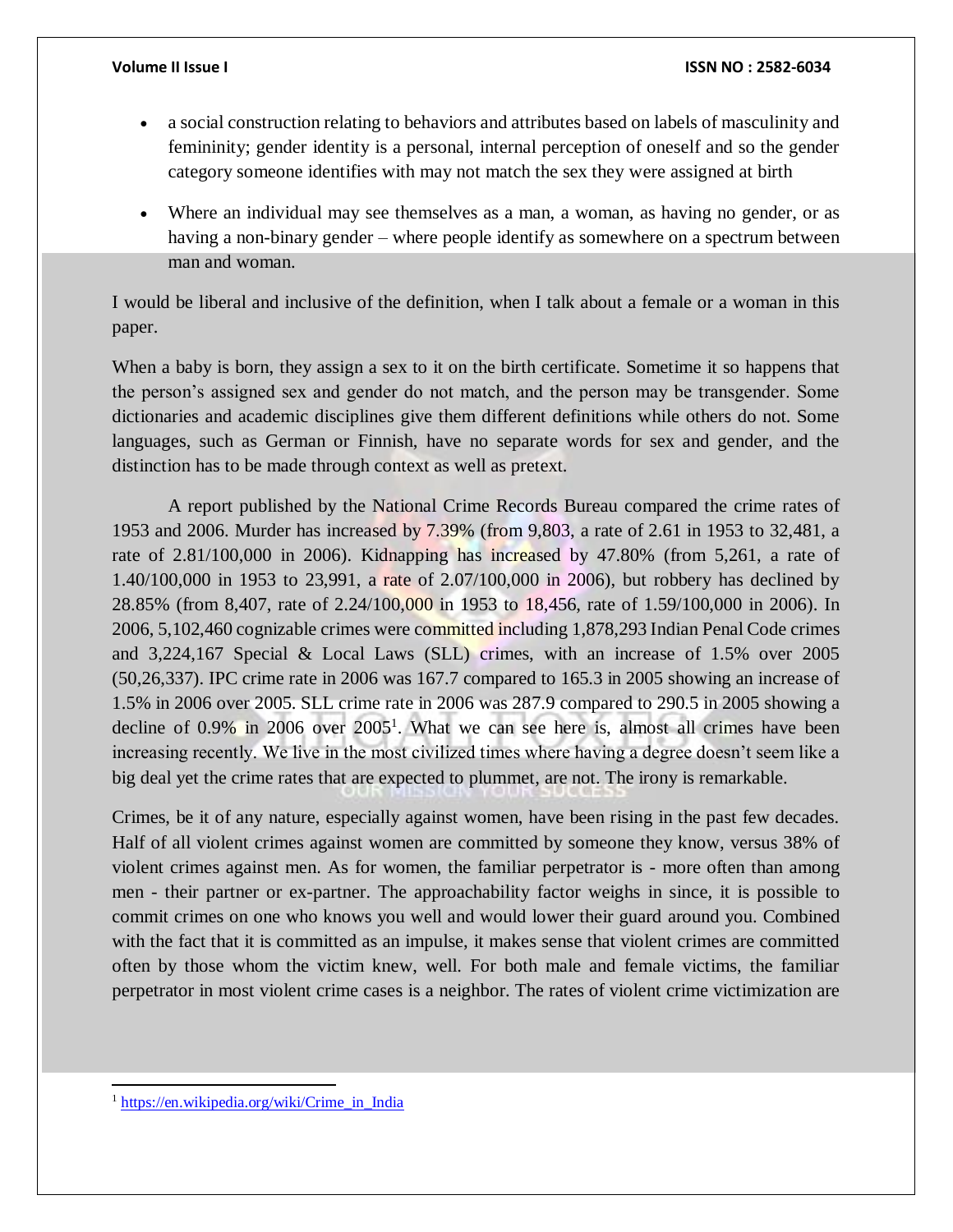higher among young people between the ages of 15 and 25 years than among other age groups. The victimization rate decreases with age<sup>2</sup>.

Using a small sample survey, Human Rights Watch projects more than 7,200 minors – 1.6 in 100,000 minors – are raped each year in India. Among these, victims who do report the assaults are alleged to suffer mistreatment and humiliation from the police. Minor girls are trafficked into prostitution in India, thus rape of minors conflates into a lifetime of suffering. Of the countries studied by Maplecroft on sex trafficking and crime against minors, India was ranked 7th worst. From 2011 to 2012, there was a 5.3% increase in violations of the Immoral Traffic (Prevention) Act of 1956.

Tamil Nadu had 500 incidents, accounting for 19.5% of the total nationwide, and Andhra Pradesh had 472 incidents, accounting for 18.4% of the total nationwide. Most rapes go unreported because the rape victims fear retaliation and humiliation, both in India and throughout the world. According to NCRB 2015 statistics, Madhya Pradesh has the highest raw number of rape reports among Indian states, while Jodhpur in Rajasthan has the highest per capita rate of rape reports in cities followed by Delhi, the capital city. The National Crime Records Bureau's report of 2006 mentions that about 71% rape crimes goes unreported. Marital rape is not a criminal act in India though sexual intercourse with wife aged between 15 and 18 years is considered as rape. Madiha Kark estimates 54% of rape crimes are unreported. A UN study of 57 countries estimates just 11% of rape and sexual assault cases worldwide are ever reported. On the flip side, thousands of fake rape accusations are poured out on men as well. There is a dark side to the #metoo movement wherein women exaggerate entrapping men with the burden of enduring the shame of a crime they didn't commit. I have realized that if you give humans anything, especially when good, they will find a way to ruin it.

"Dowry" in the sense of the expression contemplated by Dowry Prohibition Act is a demand for property of valuable security having an inextricable nexus with the marriage, i.e., it is a consideration from the side of the bride's parents or relatives to the groom or his parents and/or guardian for the agreement to wed the bride-to-be. Women for the longest time have been thought of as a liability just because in the ancient times they could not go to war, would bear and nurse babies. They were sold by their families, and still today orthodox thinkers believe a son to be an asset over a daughter, leading to female infanticides. The blame of bearing a daughter comes on the mother like as if it was her doing that determined the sex of the baby. Illiterate people in backward third world countries consider the woman to be unlucky who bears a daughter. This kind of social evil prevails deep in the roots of our Indian culture. There are variations on dowry prevalence based on geography and class. States in the north are more likely to participate in the dowry system among all classes, and dowry is more likely to be in the form of material and movable goods. In the south, the bride price system is more prevalent, and is more often in the form of land, or other inheritance goods. This system is tied to the social structure of marriage,

<sup>2</sup> Source: StatLine, Netherlands.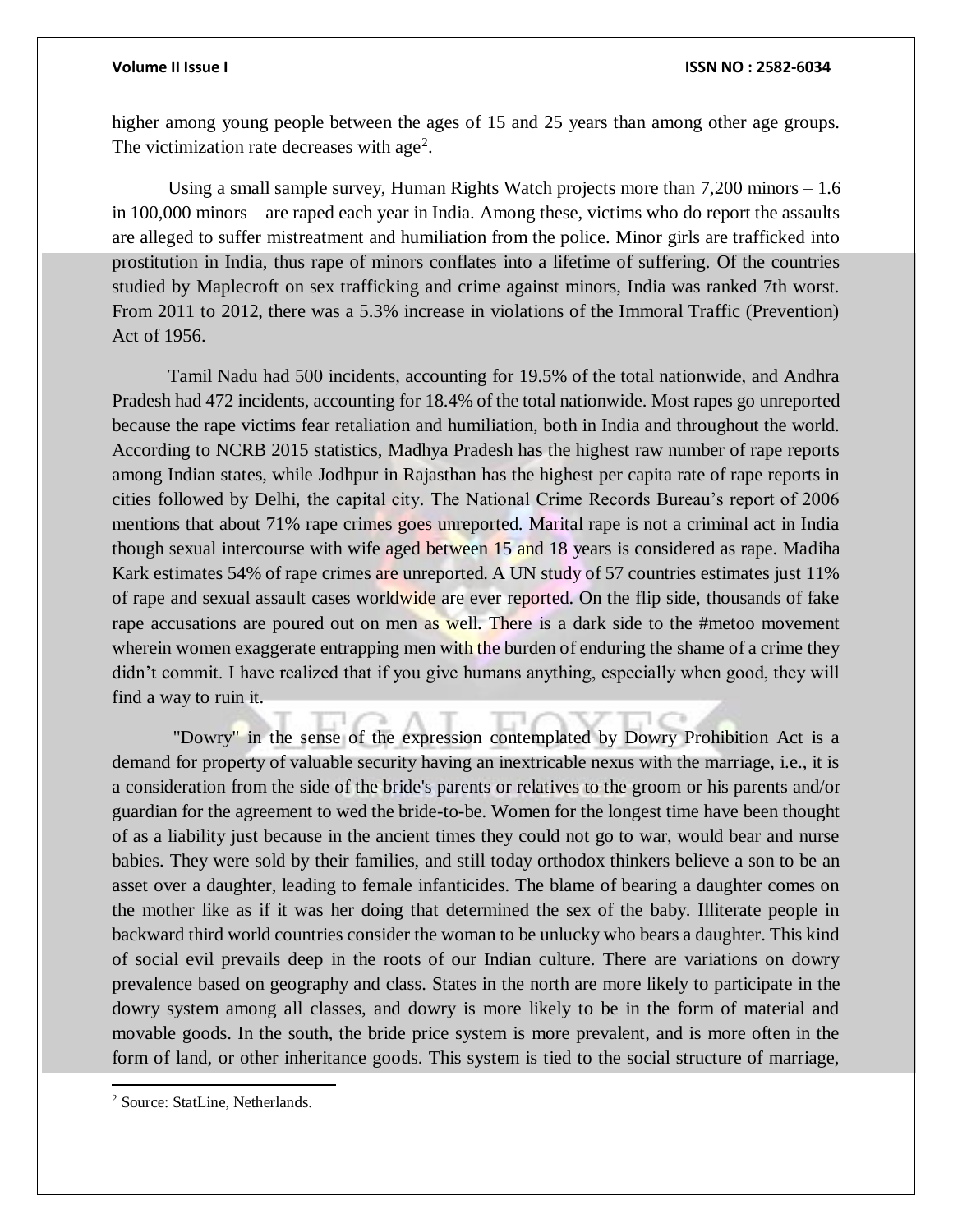which keeps marriage inside or close to family relations.<sup>3</sup>. Dowry also varies by economic strata in India. Upper-class families are more likely to engage in the dowry system than the lower class. This could be in part due to women's economic exclusion from the labor market in upper classes.<sup>4</sup> Marriage for some boils down to a transaction. After all, even our law defines marriage as a legal contract.

Renuka Chowdhury, former Union minister for Women and Child Development, stated in 2006, that around 70% of women in India are victims of domestic violence. However her statistics were disputed by Save Indian Family Foundation, stating that Renuka Chowdhury talked about the reported dowry death cases and deliberately avoided mentioning the actual convictions in "dowry death trials" after false cases are dismissed in the courts. According to a BBC report, in 2013, around 309,546 crimes were reported against women of whom 118,866 were for domestic violence alone. From physical and emotional abuse, to non maintenance of wife to harassment to honor killings, to oppressions due to varying religious beliefs, women have been troubled throughout history by dominance of men. Just because men consider themselves to be physically strong, most of the times being the sole bread earner, and having orthodox belief of women being a liability, the latter are taken for granted. Just like racism, classism, untouchability, women have been dominated by men for the better half of time.

If this was not enough, being married into a completely different household and taking care of a completely different family along with the added societal pressure can make anyone borderline depressed. Even if you Google today "what is the main role of a woman in society", the results come up to be a caretaker. Domestic violence is also known as domestic abuse, spousal abuse, battering, family violence, dating abuse and intimate partner violence (IPV). Domestic violence can be physical, emotional, verbal, economic and sexual abuse. Domestic violence can be subtle, coercive or violent. Babu et al. surveyed both genders on domestic violence in eastern region of India. The results show that 16% of women had reported experiencing physical forms of domestic violence, 25% sexual form, 52% psychological, and 56% reported any form of domestic violence. Men reported being perpetrators of domestic violence with 22% reporting some form of physical domestic abuse, 17% sexual, 59% psychological, and 59.5% any form of domestic abuse. There is immense requirement from women to put others' need ahead of theirs in all stages and walks of life. Domestic violence is abuse by one partner against another in an intimate relationship such as dating, marriage, cohabitation or a familial relationship. In India, 70% of women are victims of domestic violence. 38% of Indian men admit they have physically abused their partners<sup>5</sup>. The Indian government has taken measures to try to reduce domestic violence through legislation such as the Protection of Women from Domestic Violence Act 2005. Women who are oppressed are afraid to come out and admit it since they lack solid proof in the esteemed halls of

<sup>&</sup>lt;sup>3</sup> https://en.wikipedia.org/wiki/Dowry system in India

<sup>4</sup> Anderson, Siwan (2007). "The Economics of Dowry and Brideprice"

<sup>5</sup> Source: Wikipedia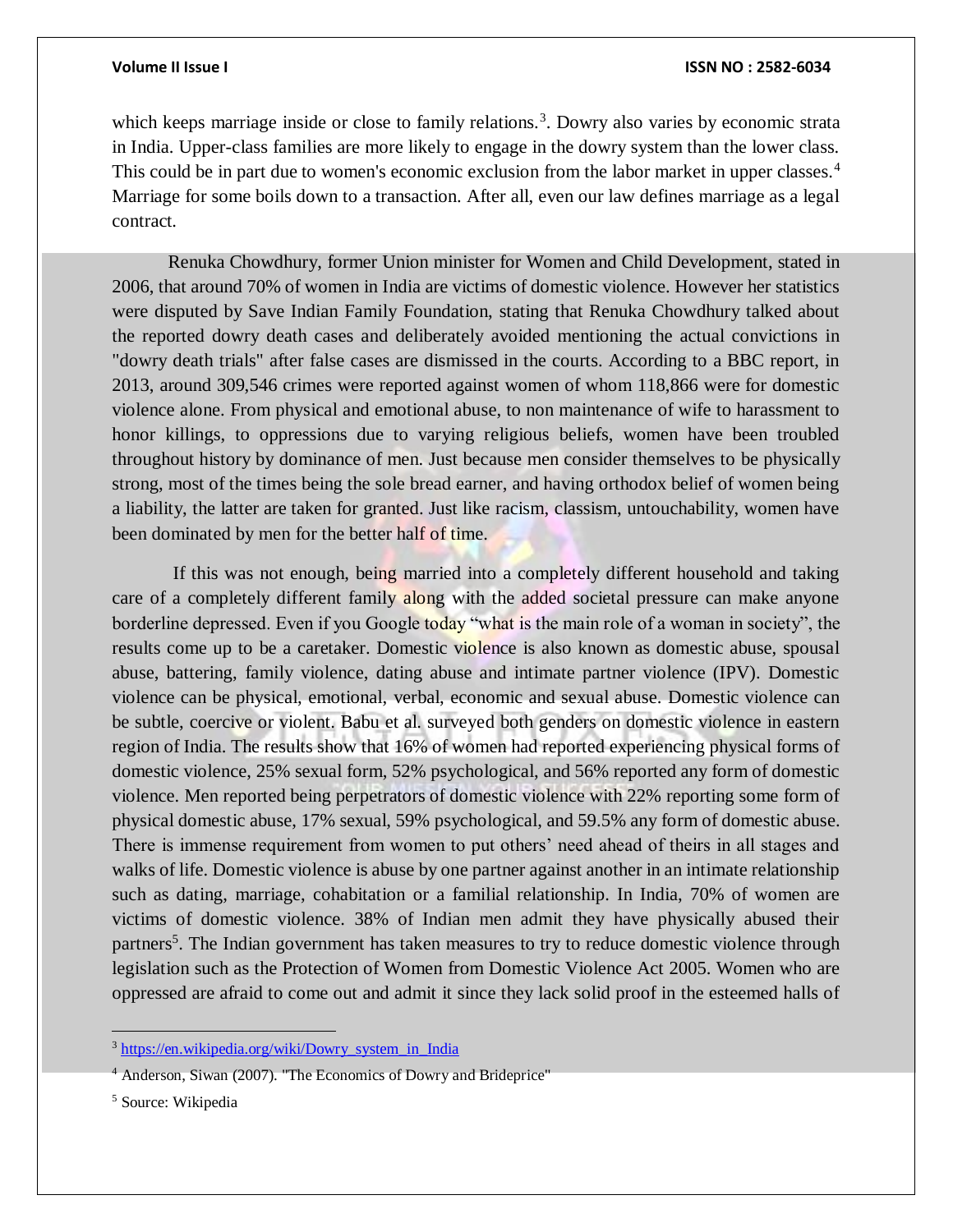justice. The requirement to punish one becomes the biggest hindrance for innocent people in some situations.

From acid throwing to abduction to harassment to non maintenance of wife, women have been on the receiving end of endless troubles. The fact of the matter is these things do not pertain to social factors such as wealth and status. They are evenly spread out across all walks of families. The government of India has taken a small but sure step in the right direction by legislating special acts for women in India. They include –

- 1. Guardians & Wards Act, 1890
- 2. Indian Penal Code, 1860 ( amended laws that favor women )
- 3. Christian Marriage Act, 1872
- 4. Indian Evidence Act, 1872( amended laws that favor women )
- 5. Married Women's Property Act, 1874
- 6. Workmen's compensation Act, 1923
- 7. Indian Successions Act, 1925 ( amended laws that favor women )
- 8. Immoral Traffic (prevention) Act, 1956
- 9. Dowry Prohibition Act, 1961
- 10. Commission of Sati(Prevention) Act, 1987
- 11. Cinematograph Act, 1952 ( amended laws that favor women )
- 12. Births, Deaths & Marriages Registration Act, 1886
- 13. Minimum Wages Act, 1948 ( amended laws that favor women )
- 14. Prevention of Children from Sexual Offences Act, 2012
- 15. Child Marriage Restraint Act, 1929
- 16. Muslim Personal Law (Shariat) Application,1937
- 17. Indecent Representation of Women(Prevention) Act,1986
- 18. Special Marriage Act, 1954
- 19. Hindu Marriage Act, 1955 ( amended laws that favor women )
- 20. Hindu Successions Act, 1956 ( amended laws that favor women )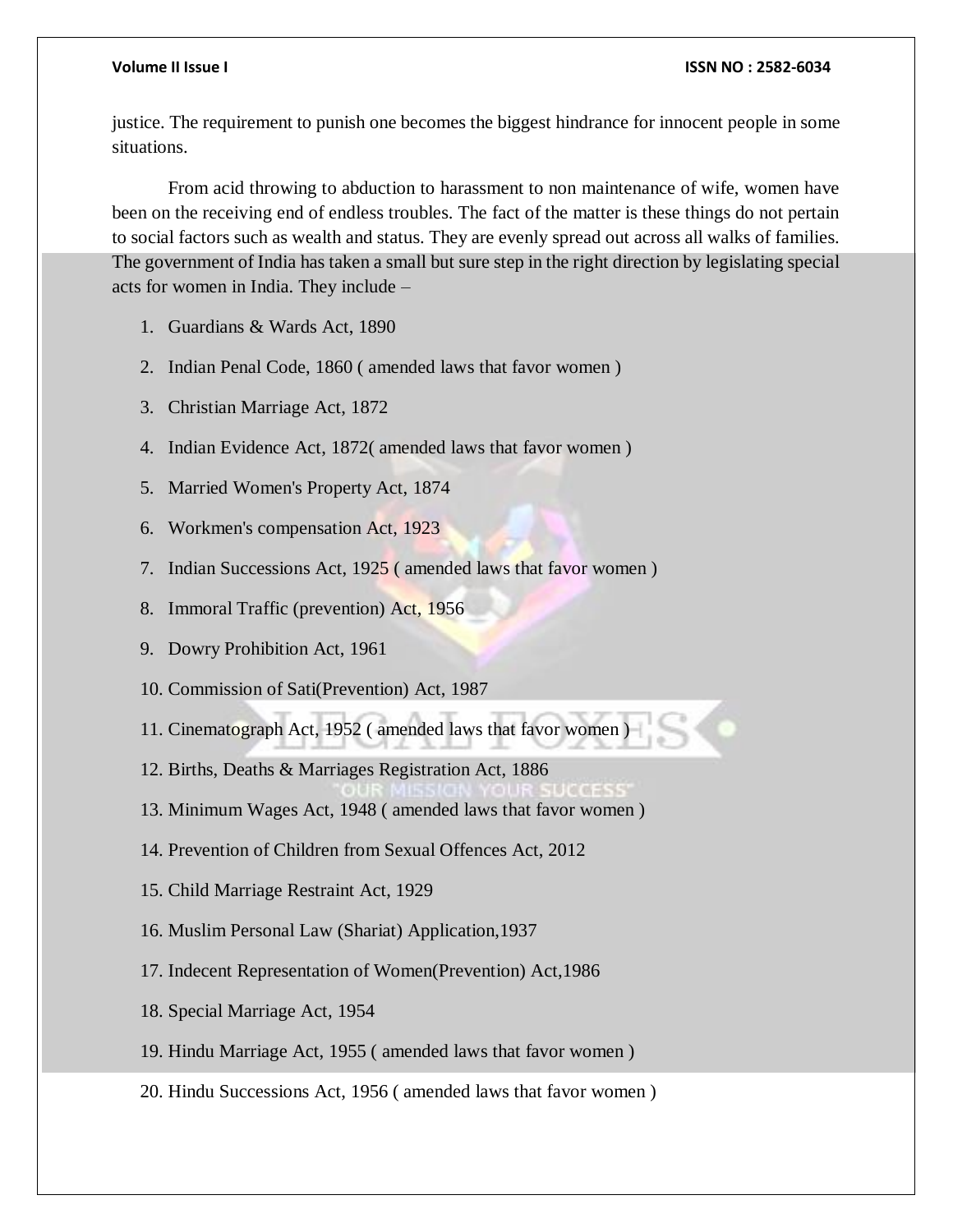- 21. Foreign Marriage Act, 1969
- 22. Family Courts Act, 1984
- 23. Maternity Benefit Act, 1961
- 24. Hindu Adoption & Maintenance ACT, 1956
- 25. Code of Criminal Procedure, 1973
- 26. Medical Termination of Pregnancy Act, 1971
- 27. National Commission for Women Act, 1990
- 28. The Pre-conception and Pre-natal Diagnostic Techniques (Prohibition of Sex Selection) Act, 1994
- 29. Protection of Women from Domestic Violence Act, 2005
- 30. Sexual Harassment of Women at Work Place (Prevention, Prohibition & Redressal) Act, 2013
- 31. Indian Divorce Act, 1969
- 32. Equal Remuneration Act, 1976
- 33. Hindu Widows Remarriage Act, 1856
- 34. Muslim women (protection of rights on divorce) Act, 1986

Despite these laws, there is still a rise in complaint from the oppressed. One could say that more cases are getting reported as of today than two decades ago. The fact of the matter is that these issues are now not hidden in the shameful dark corners that they are committed. However as we know that not all the heinous crimes that are committed against women get reported in the first place. Those who do stand up are made to sit down, held, and quieted. Men or even sometimes other women, who perpetrate such crimes, should be severely punished, also having their name degraded in society. Apart from the government, we must remain alert citizens and bring back the dead virtue of chivalry. Not only lifting them out of such pits but Equality of opportunity must be provided for women. People who can comprehend this article, most of them, have the rational knowledge and integrity not to commit these tragic crimes. The punitive aspect of such atrocities needs to be made realized in those areas of India, even the world, where there is no awareness. I am generalizing a little here even though I know it is wrong but for the sake of argument, the people who are committing these kinds of crimes might not be intellectually capable of understanding the social evils that prevail by reading just an article. Shameful acts like dowry, mental harassment, withholding of maintenance is done in better off fiscal households, but majority of the crimes are committed by people who are narrow minded. Those who have little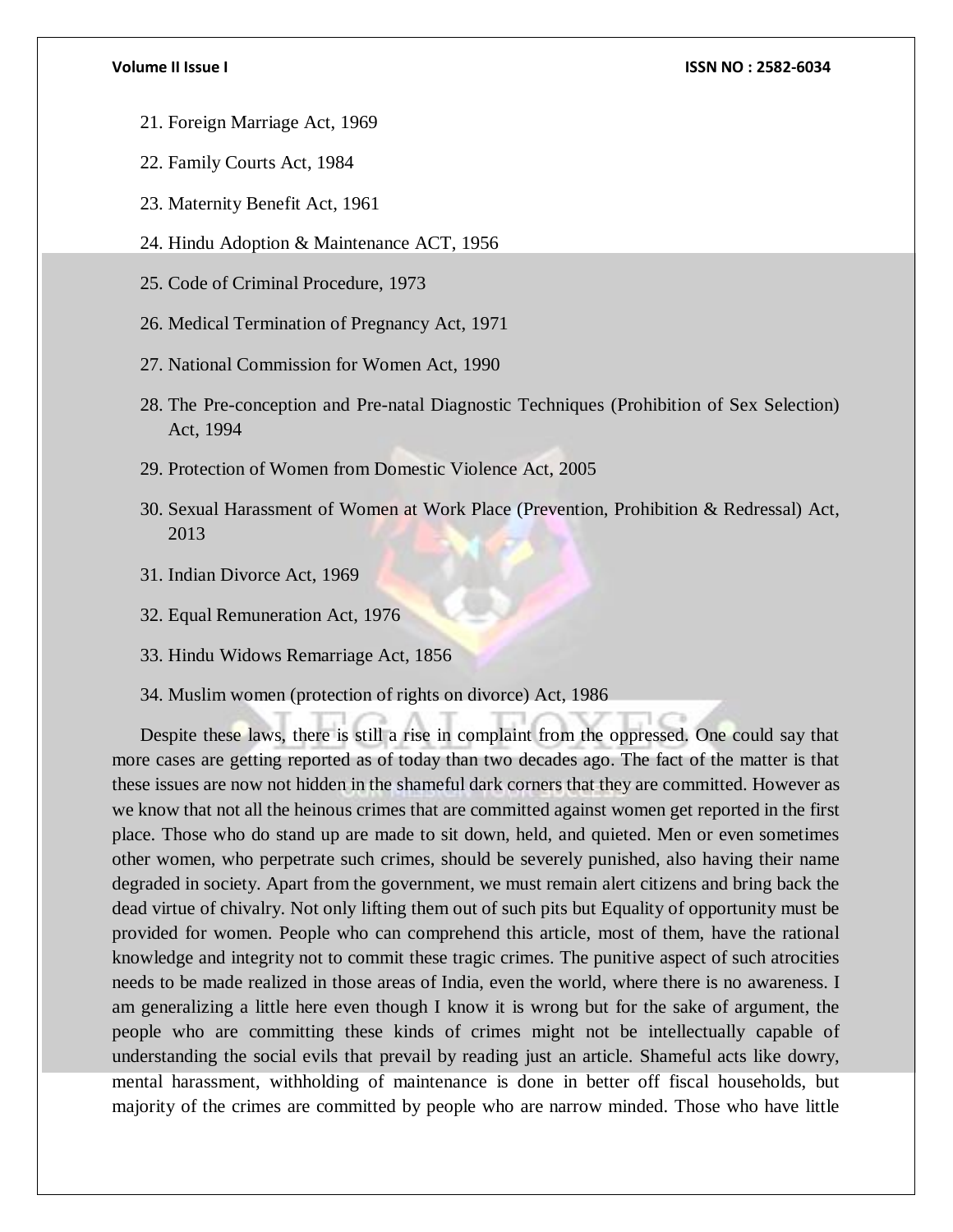comprehensibility beyond their small bubble, that every life has its own value. Most women who are stuck in these spirals have accepted the fact that they are suffering. Accepting I mean, in the sense that they have lost hope coming to terms with their situation. Nietzsche has said that "one who has a why can bear just about any how". When women are belittled, molested, harassed for so long, they are helpless, hopeless even. The people who commit such abominable will not just have a revelation reading an article or listening to news. Instead, there have to be multiple changes that need to be brought about in this field to end the misery of these everlasting horrors. There needs to be something that shakes their soul, horrifies them to not even ever think about such gruesome doings. By adopting measures on the local level, on the ground level we can really bring about a change in society. We who are privileged enough must stand up for those who have been made too meek and docile to stand up. The government is enacting laws but must follow through with the execution as well. If we ever find ourselves in the situation where we happen to know one who is suffering, we must report incidences to help. Since all the numbers and statistics are constructed one by one, we can take control of situations in our vicinity before we go around the world. These are just some of the precautions we can take in our everyday life in order to make this huge world a tiny bit better.

### **Women against Crimes**

If young people don't feel they are part of a village they might burn it down to feel its warmth. Trends in female crime relative to male crime are more complex. Some writers claim that female crime has been increasing faster than male crime, as measured by the percentage age of female arrests. The notion of female equality has seemed to converge into each and every field. This has clearly been true in the case of minor property crimes (larceny, fraud, forgery, and embezzlement), where the percentage age of female arrests had about doubled between 1960 and 1975 (from around 15 to 30 % or more), with slight additional increases since then. Smaller but fairly consistent increases are also found for substance abuse categories, but they remain less than 20 % for all categories. The same can be said of major property crimes (which remain less than 10 to 15%). However, the percentage age of female arrests has declined for other categories like homicide and prostitution; and it has fluctuated for still other categories such as aggravated assault and drug law violations<sup>6</sup>. Crime overall has been increasing. The standing up of women for their rights has only made them come closer to their male counterpart in every field, crime being one of them. Since feminism is the new in thing, it becomes an ideology that oppressed women and the people who would like to help them, blindly cling to. The inherent values of dominance that women think men possess, becomes a catalyst for women to initiate an equality movement in every

<sup>&</sup>lt;sup>6</sup> Steffensmeier, 1993, for a review of trends and explanations, [https://law.jrank.org/pages/1250/Gender-Crime-](https://law.jrank.org/pages/1250/Gender-Crime-Differences-between-male-female-offending-patterns.html)[Differences-between-male-female-offending-patterns.html](https://law.jrank.org/pages/1250/Gender-Crime-Differences-between-male-female-offending-patterns.html)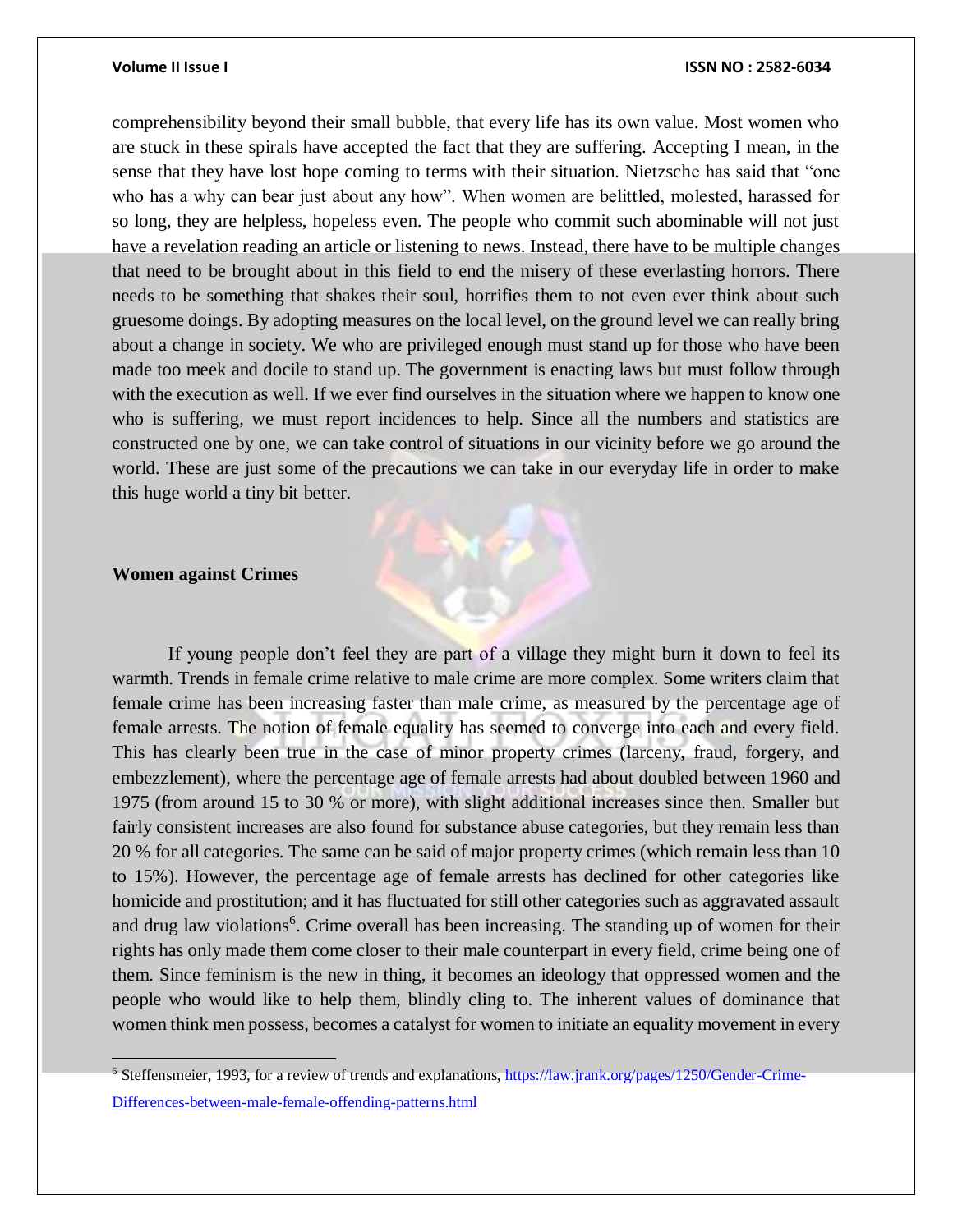sphere of life. Most of the women believe the system is patriarchal, and would go to extreme lengths to prove it. My point here is not to prove whether it is or isn't, but simply that the aggravation of the want of equality blinds some to the dark side of aggression.

Why men commit most of the crimes is because there is a certain level of ruthlessness required to commit crimes. In all criminal populations, whether of offenders passing through the courts or of those sentenced to institutions, men outnumber women by a high proportion, especially in moreserious offenses. For example, at the beginning of the 21st century, in the United States, men accounted for approximately four-fifths of all arrests and nine-tenths of arrests for homicide, and in Britain women constituted only 5% of the total prison population. A fragile person may not commit a crime since they lack the audacity to go beyond what is embedded in our mind as moral values. A fragile person can be any sex or gender - male, female, or transgender. There is not just one but various factors that pile up together to then conclude why men commit more crimes than women.

Women are universally considered to be the, more patient, sensible, nurturing and caring sex. They have to take care of themselves and nurse the young in order to bear babies and move the legacy of the family forward. Not having the primary pressure of earning takes a load off of the responsibility. Most crimes occur in dire need of money. To explore the morals of everyday people, a medical company named GetSafe surveyed 2,000 men and women across the United States<sup>7</sup>. However, shockingly, more than 4 in 10 survey respondents admitted that they would murder someone for money. Additionally, more than half would be willing to rob a bank, store, or home for cash. To murder someone, their respondents said, would require a cool \$100 million. Also on the high side: People want \$5 million to rob a bank, \$250,000 to rob a store, and \$120,000 to steal a car. Interestingly, they'd rob a home for a much smaller payout – just \$70,000. What's the smallest amount of cash necessary to spark a crime? Respondents say they'd steal a piece of candy for \$50 – a fairly small payout in return for risking a criminal record. As of 2014, a typical woman working full time earned around 79 cents for every dollar a man earned. However, when it comes to women's willingness to commit crimes for cash, they demand more – much more. In nearly every hypothetical situation, our female survey respondents required greater compensation than men: \$100 more to run a red light, \$800 more to urinate in public, and \$500 more to punch someone. And when it comes to serious crimes, women really want more cash. Female respondents need \$50,000 more to rob a home, \$150,000 more to steal a car, \$400,000 more to rob a store, and \$6 million more to rob a bank. As for the ultimate crime: Men would murder someone for \$100 million, while women wouldn't kill unless the payout reached \$500 million. Now that is a lot of money. Except for one hypothetical situation (killing someone), more than half of men said they would commit every crime – in most cases, well over half. However, less than half of women say they would commit serious acts such as robbery and car theft. When it came to murdering for money, 46% of men said they'd kill someone compared with 34% of women. 88% of men would

<sup>7</sup> Source [: https://www.getsafe.com/](https://www.getsafe.com/)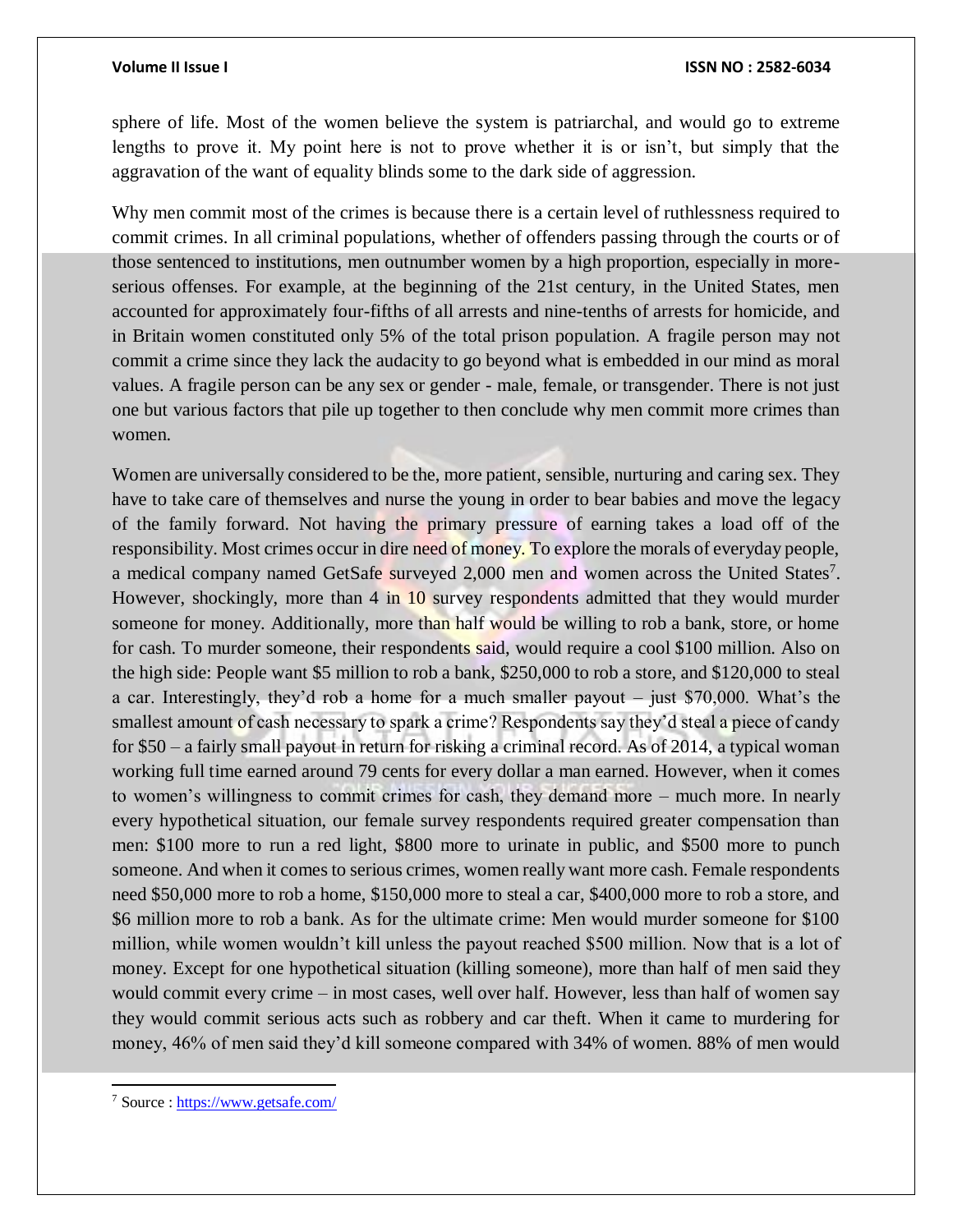$\overline{a}$ 

### **Volume II Issue I ISSN NO : 2582-6034**

run a red light compared with 77% of women; and nearly 85% would steal candy compared with 75% of women. According to the FBI, just over 90 % of murderers are men (in cases in which the gender of the murderer is known). These insights are absolutely brilliant in my opinion. This is anyway a hypothetical scenario but it still helps to get an idea of where peoples; heads are at. No one 'needs' the money offered by the surveyors in everyday life unless they are in a deep hole. I had once come across a young boy of 15 who was caught stealing from a grocery shop. I overheard the conversations he had with the cops. He said that his mom was sick; dad was a drunkard and needed to get basic essentials since he didn't have the money for the same. Now stealing from your local grocery shop out of bare necessity isn't the same and murdering someone. It is an intriguing but the topic I have chosen does not privilege me to dissect the same.

It is true that man commits evil just for the sake of it. But many of the crimes are committed because of the financial condition in the household. Since women are less impulsive, they would rather wait it out, try to indulge in different solutions rather than being conformed to one immoral route despite the immediate gratification. They would rather choose something that is more ethical and moral over satisfying their immediate wants using illegal routes. Women biologically are also known to handle stress better than men. Women are sensible enough to complete a project a week ahead of time in order to avoid the pressure and increased arousal a deadline brings. Men however, will wait until the last minute so that they have the neurotransmitters dopamine and norepinephrine actually push them to finish. With the combination of brain structure, hormones and neurotransmitters, it implies that women look for ways to compromise and serve the needs of others while men look for ways to get the job done.

Stress is a huge factor for committing crimes. Most of the crime are done in haste and impatiently, and it is proved by scientists, psychologist, sociologists that women are definitely less motivated to act out of necessity compared to men that act out of the necessity.

Jonathan Alson, a criminal intelligence expert says, "Women are more likely to kill intimate partners and children<sup>8</sup>. The murder ratio of men to women is still pretty high", he says. He continues, "The lion's share of murders is committed in a state of grave emotion and extreme stress. So many murderers are caught, leading to confessions and admissions because they tend to make mistakes." We already know that women are capable of coping better than men when it comes to stress. So biological and physiological factors play a huge role in understanding why men commit more crimes than women. Adrain Raine, the author of the book the Anatomy of Violence says that people who commit terrorist like crimes have a reduced volume of amygdala. Amygdala is that part of the brain that controls emotion, and it was less in volume to up to 18% he

<sup>&</sup>lt;sup>8</sup> The most vicious of murderers who were women, murdered their children, spouses, neighbors, parents, co-

workers, friends than strangers. This shows that women are more likely to commit such a crime out of motive rather than impulse.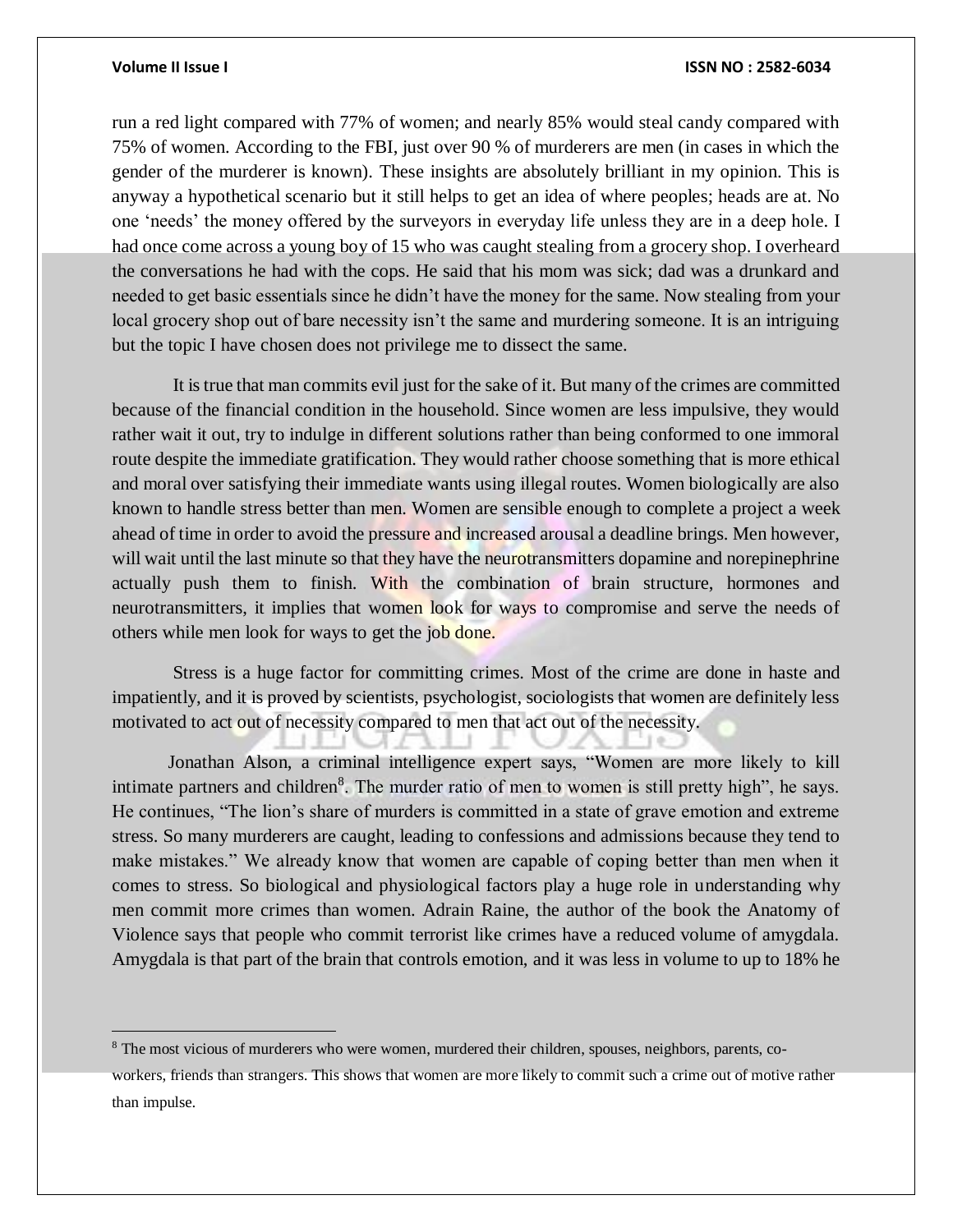said. In an interview he talked about brain scans of murderers and normal people<sup>9</sup>. The scans show that the function of the frontal lobe of murderers is little to none. The frontal lobe is that part of the brain that deals with inhibition, judgments and regulates moral, ethical decisions along with emotion. The orbital frontal cortex just above the eyes, behind forehead controls impulsive behavior, anger and rage. He describes that the frontal cortex of serial murders is developed since they commit crimes and then clean up after. He did a study in California wherein he brain scanned 41 murderers along with 41 normal people. The result showed that the frontal cortex of normal people had high glucose metabolism, i.e. high prefrontal cortex functioning. The frontal cortex is larger and matures faster in women than in men. This makes late teenage, young men act out more than women of the same age would due to this reason. Women have more estrogen flowing through their brains enabling them to look for solutions to conflicts, promoting the stress response within the prefrontal cortex.

The resting heart rate is also another physiological contributor to whether the person would commit a violent crime or not. Raine took 1800 three year olds and measured their heart rates to anticipate whether their heart rate went up due to the fear elements introduced. The study showed that the children who had a steady, slow heart rate were more inclined to committing murders. The average adult male heart rate is between 70 and 72 beats per minute, while the average for adult women is between 78 and 82 beats. This difference is largely accounted for by the size of the heart, which is typically smaller in females than males. Adults of either gender who had committed drug offenses by the age of 23 had an average resting heart rate of 86.02 beats per minute at age 11. In comparison, adults of both genders who had not committed a drug offense by age 23 had an average resting heart rate of 93.64 beats per minute at age 11. On the other hand, adults who had not committed a serious violent crime by age 23 had an average resting heart rate of 93.89 beats per minute at age  $11^{10}$ . According to Raine (1993, pp. 166-172), one of the most replicable findings in the literature is that antisocial and violent youth tend to have low resting heart rates. A possible explanation of this is that a low heart rate indicates fearlessness. Conversely, high heart rates, especially in infants and young children, are associated with anxiety, behavioral inhibition, and a fearful temperament (Kagan, 1994). Fearful people are unlikely to commit violent acts. Another possibility is that a low heart rate reflects autonomic under arousal. Low autonomic arousal, like boredom, leads to sensation-seeking and risk-taking in an attempt to increase stimulation and arousal  $levels<sup>11</sup>$ .

There are variables we have to consider before scrutinizing whether the perpetrator is a male or a female. It was the end of WWII and Germany was retreating from the Netherlands, during which Richard Neugebauer did a study of around 100,000 women, out of which quite a few were pregnant. There was shortage of food up to a point where people had almost starved to death. Now

<sup>&</sup>lt;sup>9</sup> <https://www.youtube.com/watch?v=J-D2iWjUWiM>

<sup>&</sup>lt;sup>10</sup> <https://journalistsresource.org/studies/government/criminal-justice/crime-gender-women-prison-heart-rate/>

<sup>&</sup>lt;sup>11</sup> Source: David P. Farrington, Institute of Criminilogy, Cambridge University.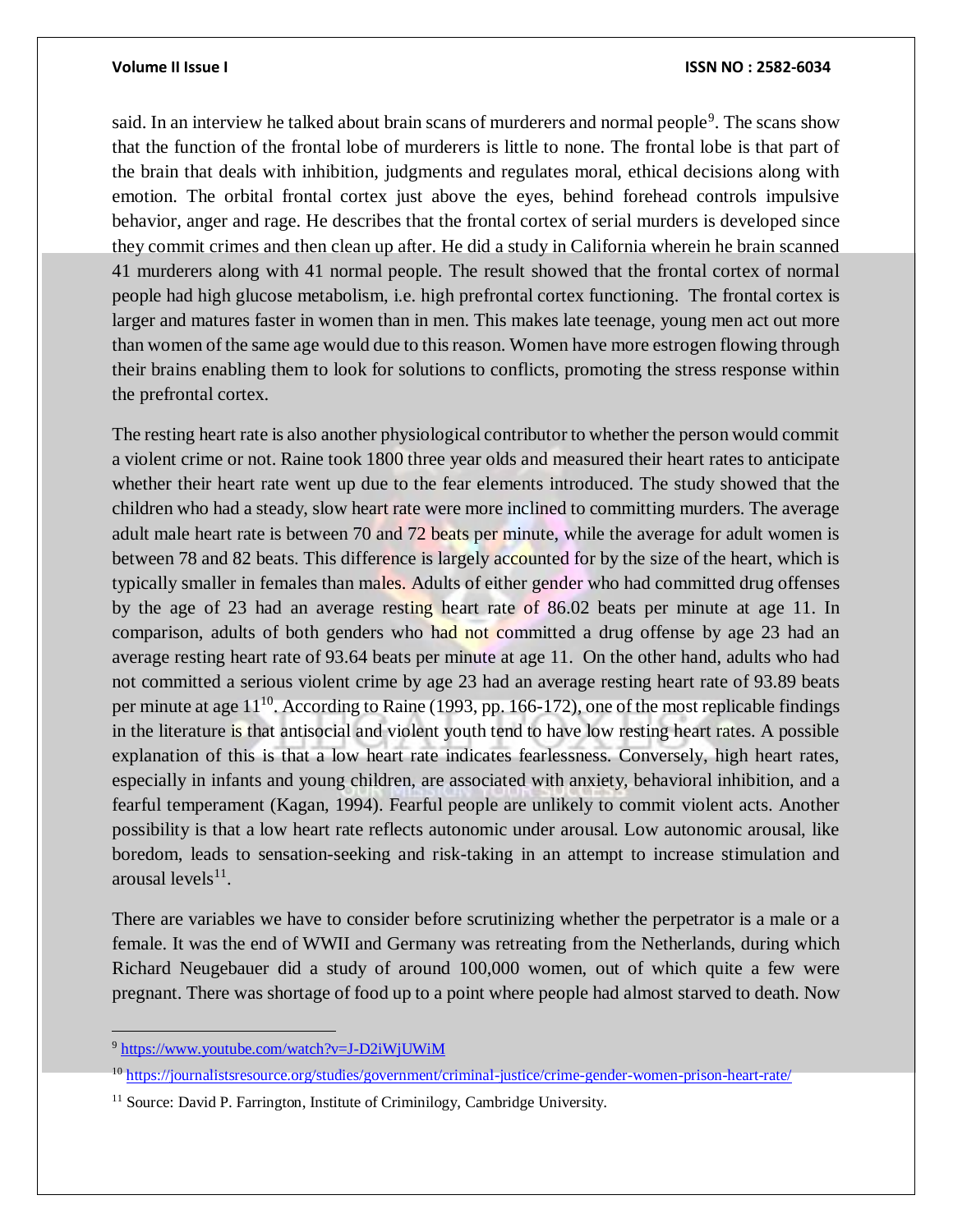what Neugebauer found was that, women who had poor nutrition to those who had a normal nutrition birthed a baby that was two and a half times more likely to be a criminal offending antisocial disorder. Women who smoke during their pregnancy also give birth to babies who are more likely to commit crimes. Alcohol being a neurotoxin to development of the brain, also affects the baby during pregnancy. Lack of oxygen to the fetus also caused abnormalities when it is born. Such factors limit brain development in the baby during growing in the mother's womb. The culture and environment the babies grow up in, how habituated they are to violent crimes, plays a considerable amount of role in determining their tendencies and outlook towards the same.

A person who commits a monstrous violent crime naturally is detestable and aggressive. The first study in prisoners was conducted in 1972, soon after the feasibility of testosterone estimation, by Kreutz and Rosel<sup>12</sup>, who found that prisoners who had committed violent crimes during their adolescence had higher testosterone levels. In a single sample measurement of free testosterone in the saliva of 89 prison inmates, it was found that at the extremes of the testosterone distribution, the relationship between testosterone to aggression was more striking. 10 out of 11 inmates with the highest testosterone concentrations had committed violent crimes, whereas 9 out of 11 who had committed non-violent crimes had the lowest testosterone levels. In a series of such studies, which gave conflicting results, the majority of these confirmed the relationship of testosterone with aggressiveness reported in prisoners. An investigation of testosterone, cortisol and thyroxin in a sample of 4179 veterans, which has increased credibility because of its size, has shown that basal testosterone levels were positively related to antisocial and aggressive behavior<sup>13</sup>. Testosterone is also a male aggression hormone that aggravates men to be impulsive, violent, infuriated, and irate.

Females are less likely than males to become repeat offenders. Long-term careers in crime are very rare among women. Some pursue relatively brief careers (in relation to male criminal careers) in prostitution, drug offenses, or minor property crimes like shoplifting or check forging. A 2015 study published in the Journal of Criminal Justice, "From Initial Appearance to Sentencing: Do Female Defendants Experience Disparate Treatment?" takes a broader look at gender disparities within the criminal justice system of the United States. These were the key takeaways from that  $study -$ 

- 1. Women were less likely to be detained before trial. They were 46% less likely than men to be held in jail prior to a trial.
- 2. Women who were released on bond were given lower bond amounts. Their bonds were set at amounts that were 54% lower than what men were required to pay.
- 3. Women were 58% less likely to be sentenced to prison.

 $12$  Kreuz LE, Rose RM: Assessment of aggressive behavior and plasma testosterone in a young criminal population.

<sup>&</sup>lt;sup>13</sup> Mazur A. Biosocial models of deviant behavior among male army veterans.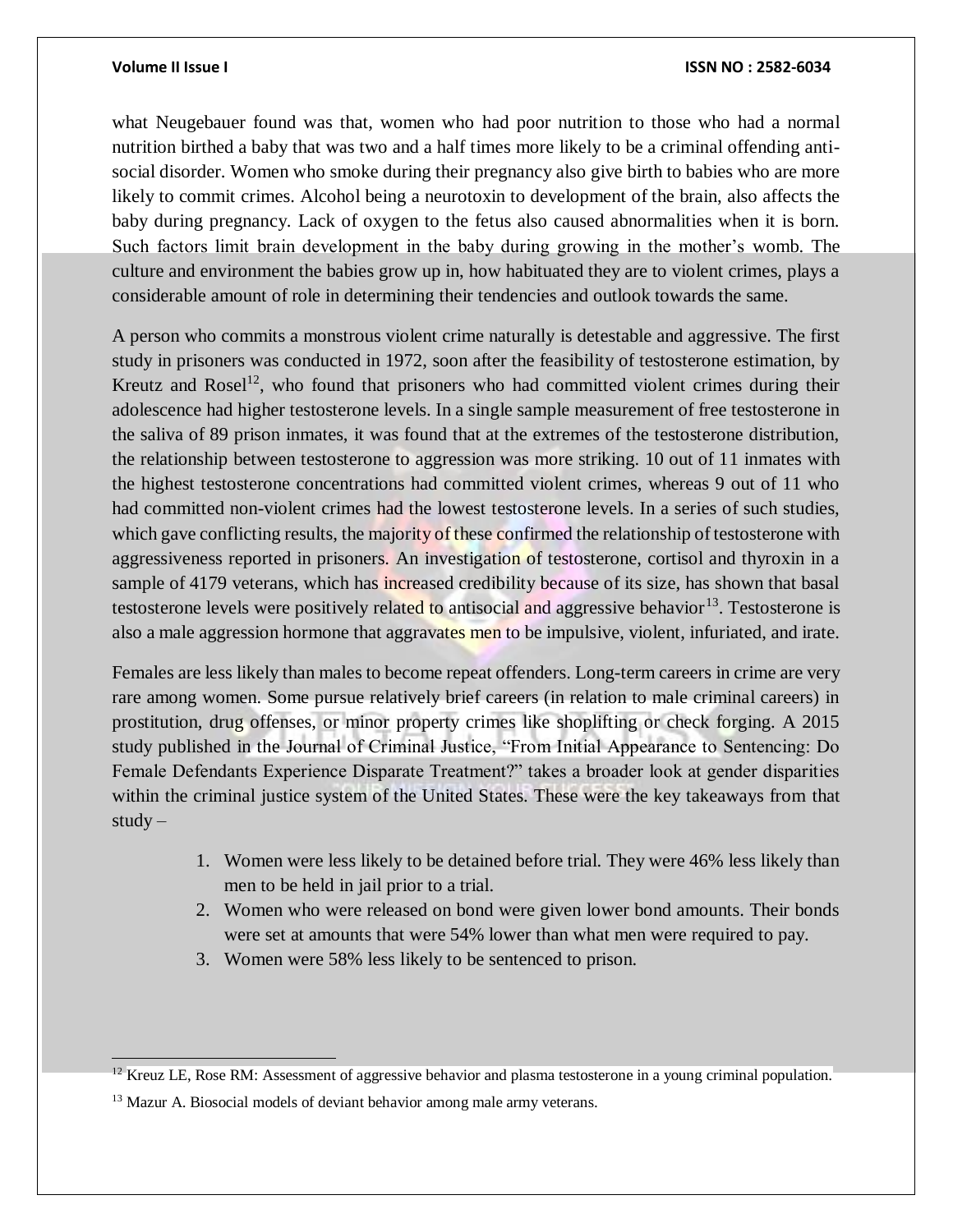$\overline{a}$ 

- 4. Women convicted of "other property offenses" a category of crimes that includes arson, receiving stolen property and breaking and entering — received shorter prison sentences.
- 5. There were disparities in sentencing for some individual types of crime, however. For example, female defendants convicted of theft received longer prison sentences than male defendants convicted of theft.

The criminal justice system's greater "leniency" and "chivalry" toward females may explain a portion of the lower official offending and conviction rates of women in comparison to men. The Supreme Court of India has also stated – "a woman convict having three minor children would be a ground for courts to impose a lenient sentence on her. Mercy may not be shown in case of a woman who has committed a crime as part of a terrorist group." Referring to the two mitigating circumstances canvassed by the convict — she being a woman and having to support three minor children<sup>14</sup> — Justice Sikri further added, "In this backdrop, the question is as to whether the respondent being a lady and having three minor children will be extenuating reasons? In so far as Indian judicial mind is concerned, I find that in certain decisions of this court, gender is taken as the relevant circumstance while fixing the quantum of sentence. I may add that it would depend upon the facts of each case, whether it should be treated as a relevant consideration and no hard and fast rule can be laid down." Justice Sikri restored the trial court's lenient sentence of two imprisonments to the woman. Female criminals are more likely to have mental health or educational difficulties and to have parenting responsibilities, while a lower proportion will have committed violent crimes than men. Judges ought to "bear these matters in mind" when passing sentence, according to the Equal Treatment Bench Book, published by the Judicial Studies Board (JSB). Likewise, the justice system's tendency to be relatively less lenient and chivalrous toward females today may help explain recent increases in levels of female arrests. Although there appear to be relatively small differences between adult women and men in likelihood of arrest or conviction, women defendants do appear to have a lower probability of being jailed or imprisoned. This difference appears to be related to a variety of factors: pregnancy, responsibilities for small

<sup>14</sup> The woman with three minor children to support would be a ground for courts to impose a lenient sentence on her, the apex court observed. The accused had helped a man rob Rs 27,000 by mixing sedatives in drinks in August 2000. Subsequently, the victim was beaten up and left at a place near Himachal's Dalhousie. A court convicted the woman for the offence, which is punishable with imprisonment of up to 10 years, the report adds. After observing that the woman had three children, two of them mentally unsound, Chamba trial court awarded a sentence of two years in jail to her with a fine of Rs 6,000 in 2003. After nine years, her sentence was erased and imposed with a fine of Rs 30,000 in further lenient view. Against which the state government appealed in the apex court. Recently, through separate judgments, a bench of Justices A K Sikri and Ashok Bhushan agreed that slight leniency for women criminals was justified in the Indian context but it should not be up to an extent that the trial court's already lenient two-year sentence is completely erased.